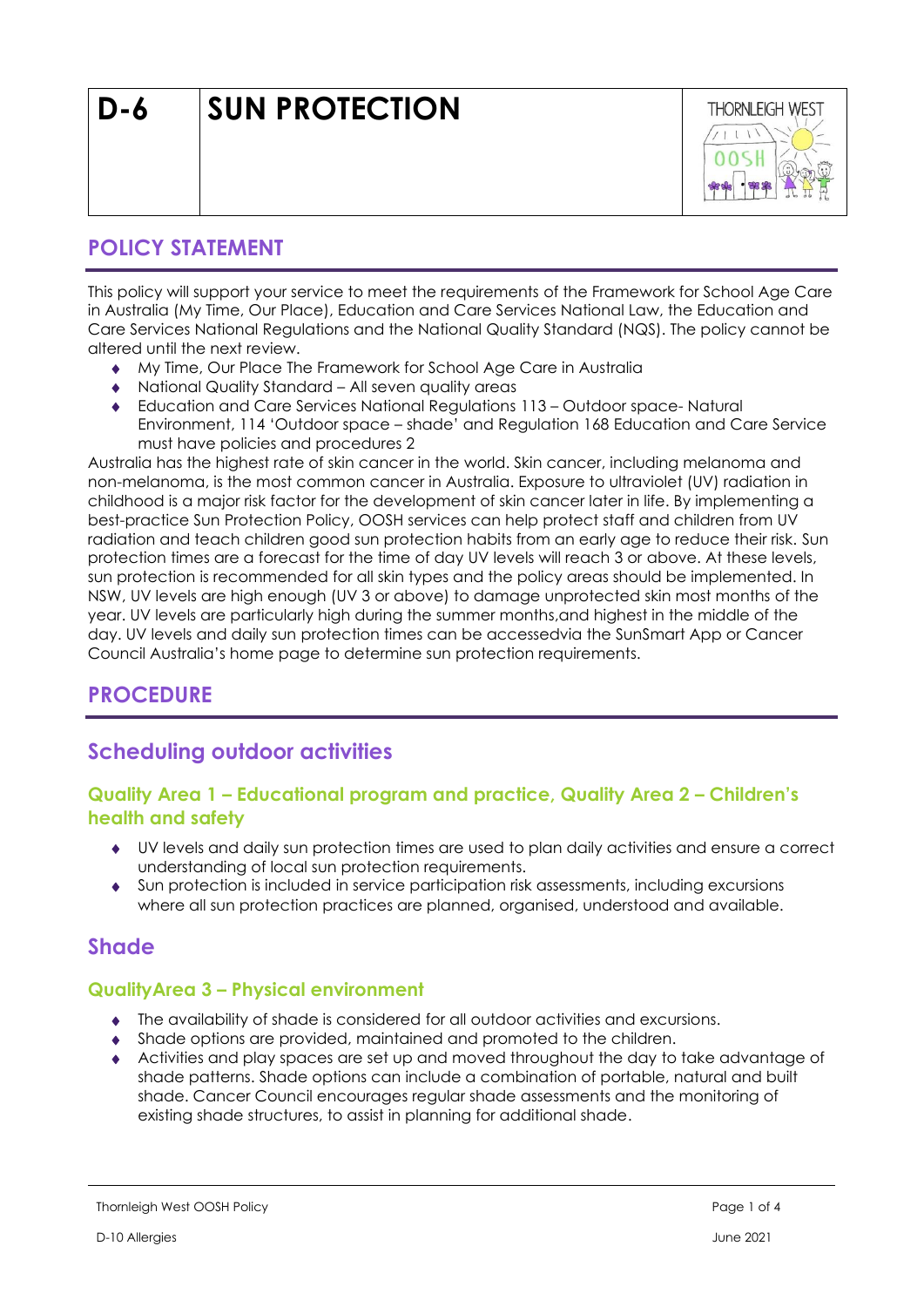### **Hats**

### **Quality Area 2 – Children's health and safety**

- All staff and children are encouraged to wear SunSmart hats\* that protect their face, neck and ears.
- Children without a SunSmart hat are encouraged to play in the shade or are provided with a spare SunSmart hat.

#### **SunSmart hats include:**

- Broad-brimmed hats with a brim size of at least 6cm (adults 7.5cm).
- Bucket hats with a deep crown and brim size of at least 5cm (adults 6cm).
- Legionnaire style hats. Baseball caps or visors do not provide enough sun protection and therefore are not recommended

## **Clothing**

#### **Quality Area 2 – Children's health and safety**

- Staff and children are required to wear SunSmart clothing that covers as much of the skin (especially the shoulders, back and stomach) as possible.
- Children without SunSmart clothing are encouraged to play in an area protected from the sun (e.g. under shade, veranda or indoors) or are provided with spare clothing.

#### **SunSmart clothing includes wearing:**

- Loose fitting shirts and dresses with sleeves and collars or covered neckline.
- Longer style skirts, shorts and trousers. Midriff, crop or singlet tops do not provide enough sun protection and therefore are not recommended.

### **Sunscreen**

#### **Quality Area 2 – Children's health and safety**

- SPF30+ (or higher) broad-spectrum water-resistant sunscreen is available at the service.
- All staff and children are encouraged to apply sunscreen 20 minutes before going outdoors and reapply every 2 hours.
- Permission to apply sunscreen is included in the service enrolment form. Where children have allergies or sensitivity to the sunscreen, parents are asked to provide an alternative sunscreen, or the child encouraged to play in the shade.
- Families ensure sunscreen is applied prior to attending Vacation Care. Cancer Council recommends usage tests before applying a new sunscreen. All sunscreen is stored in a cool, dry place and the expiry dates monitored.

## **Role modelling of staff**

#### **Quality Area 1 – Educational program and practice, Quality Area 5 – Relationships with children**

#### **Staff act as role models and demonstrate SunSmart behaviours by:**

- Wearing a SunSmart hat, protective clothing, and wearing sunglasses (optional)
- Applying SPF30+ broad-spectrumwater-resistant sunscreen
- Promoting the use of shade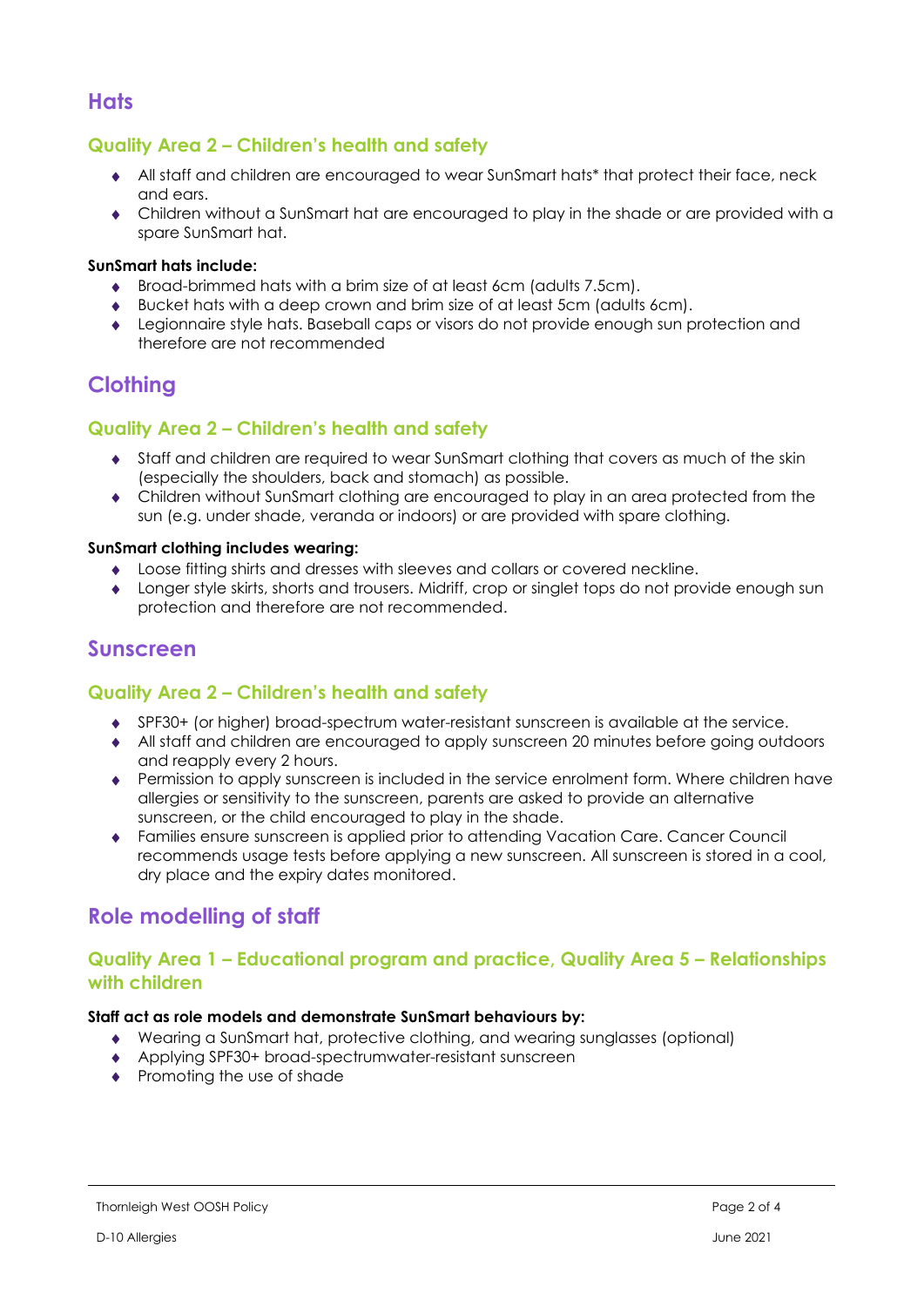Discussing sun protection with children and demonstrating a positive and proactive approach to the management of sun protection in the service. Sun safety is everyone's responsibility. By being role models ourselves and leading the way with our own sun safety, we can inspire our children to be SunSmart when they step outside.

# **Education**

### **Quality Area 1 – Educational program and practice, Quality Area 4 – Staffing Arrangements, Quality Area 5 – Relationships with children**

- Children are provided with opportunities to take leadership roles in managing sun protection e.g. accessing daily UV levels and sun protection times, hat reminders and management of sunscreen.
- Children understand why sun safety is important and learn how to take effective sun protection actions. Further information is available from Cancer Council NSW's website [www.sunsmartnsw.com.au](http://www.sunsmartnsw.com.au/)

# **Information and policy availability**

#### **Quality Area 6 – Collaborative partnerships with families and communities, Quality Area 7 – Governance and leadership**

- Sun protection policy, procedures, requirements and updates are made available to staff, families and visitors.
- Sun protection information and resources are accessible and communicated regularly to families.
- All parents/families are informed of the sun protection policy including appropriate hat, clothing and sunscreen requirements on enrolling their child in TWOOSH or Vacation Care.

# **Sunglasses (optional)**

#### **Quality Area 2 – Children's health and safety**

 Staff and children are encouraged to wear close-fitting wrap-around sunglasses that cover as much of the eye area as possible and comply with Australian Standard AS1067 (Sunglasses: Category 2, 3 or 4)

### **Review**

#### **Quality Area 4 – Staffing arrangements, Quality Area 7 – Governance and leadership**

 Management regularly monitor and review how effectively they implement their sun protection policy. Sun protection policies must be updated and submitted to Cancer Council NSW every three years to maintain SunSmart accreditation.

## **Revisions**

#### **Date of next review: May 2021**

| Date     | Reviewer Approved by               |
|----------|------------------------------------|
| May 2020 | <b>TWOOSH Management Committee</b> |